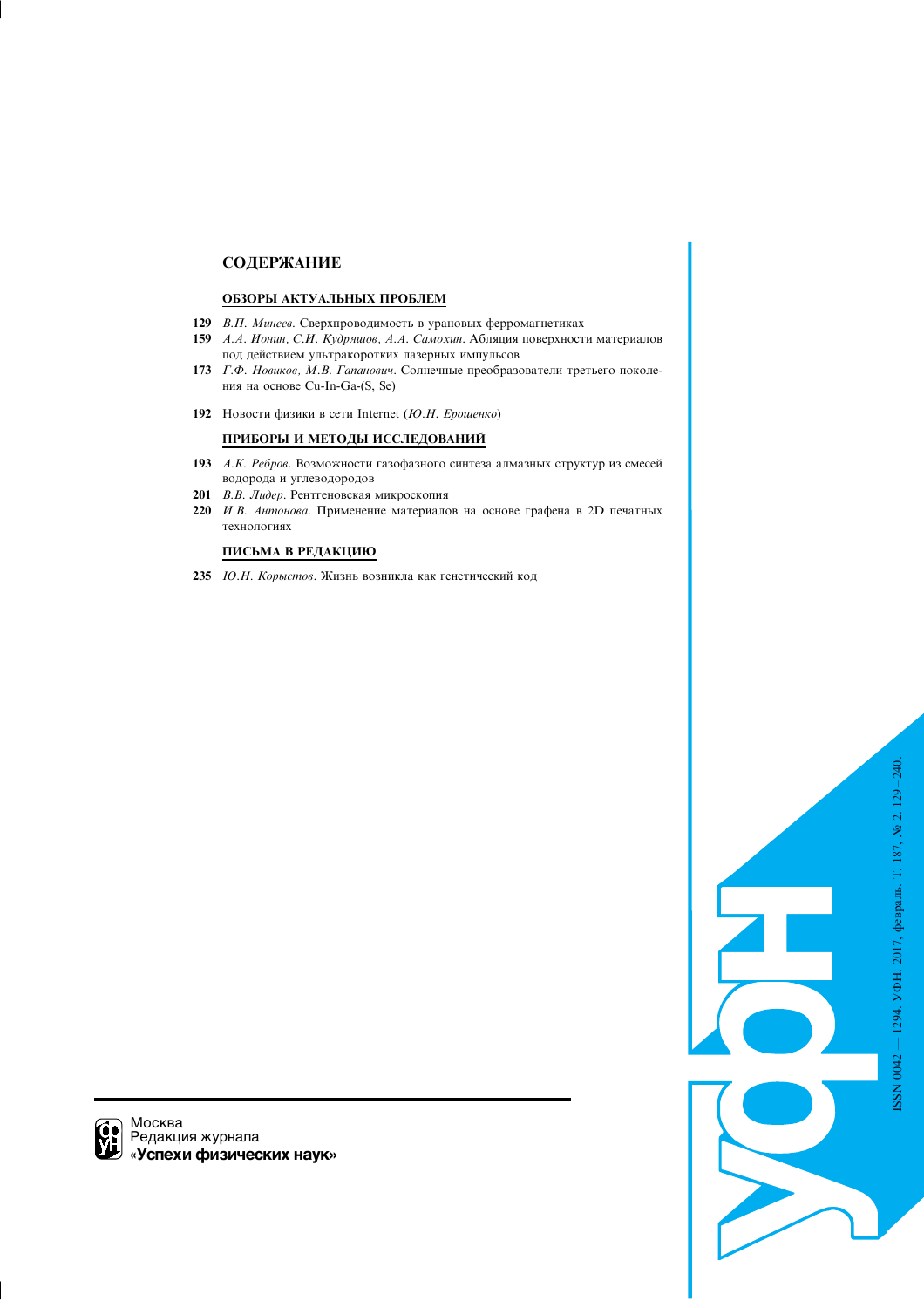**ISSN 0042-1294** 

РОССИЙСКАЯ АКАПЕМИЯ НАУК

 $\sqrt{\Phi}$ H  $\bullet$  TOM 187  $\tilde{N2}$  2129-240 2017

# физических

Журнал основан в 1918 г.

 $2017$  февраль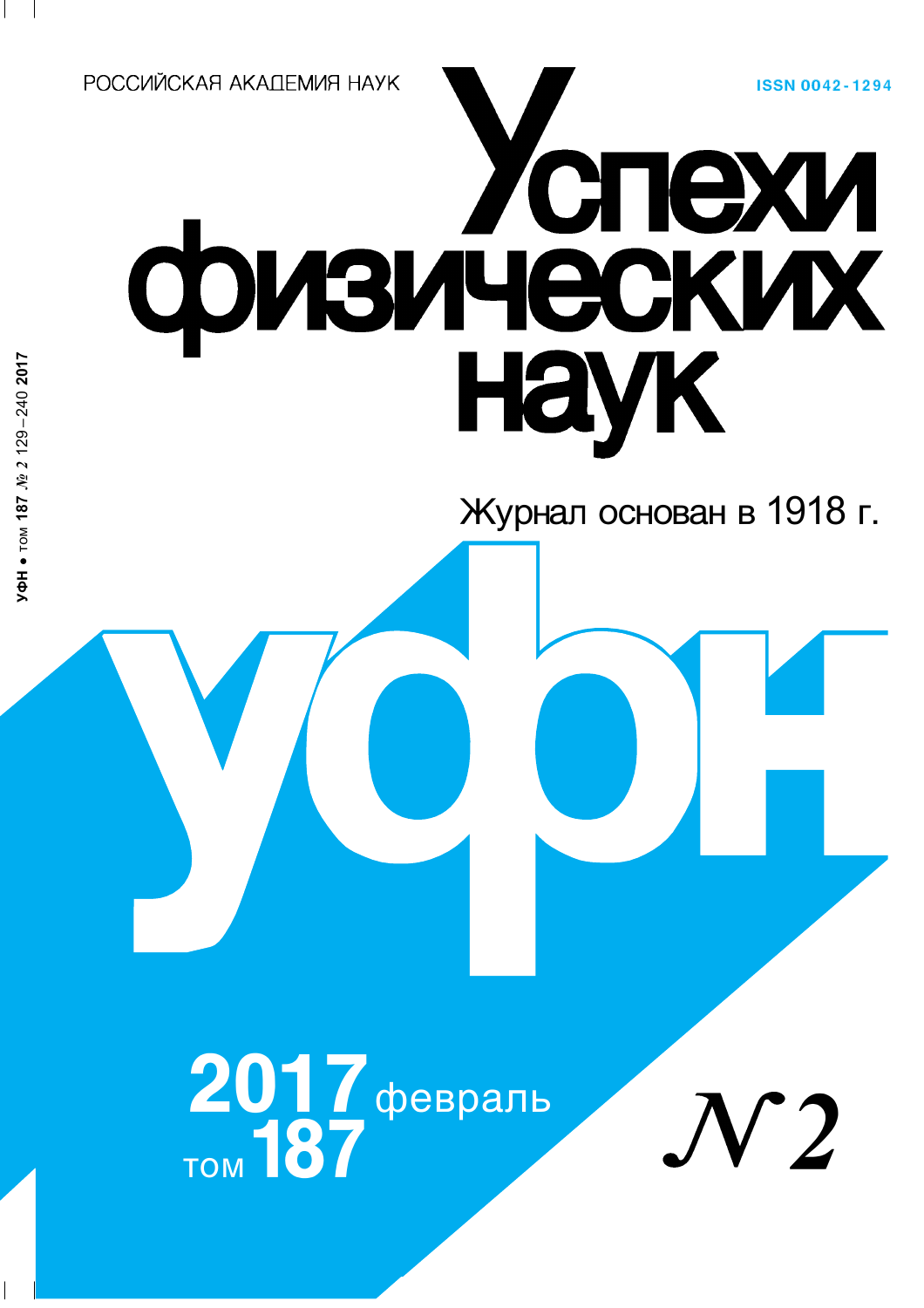РОССИЙСКАЯ АКАДЕМИЯ НАУК

УСПЕХИ ФИЗИЧЕСКИХ НАУК 2017, том 187 Журнал издаётся с апреля 1918 г.

Главный редактор В.А. РУБАКОВ

# РЕДАКЦИОННЫЙ СОВЕТ:

Л.П. ПИТАЕВСКИЙ (зам. главного редактора), Е.Б. АЛЕКСАНДРОВ, Ф.И. АТАУЛЛАХАНОВ, Ю.В. ГУЛЯЕВ, С.П. ДЕНИСОВ, Л.М. ЗЕЛЁНЫЙ, А.А. КАПЛЯНСКИЙ, О.А. КОЧАРОВСКАЯ, Г.Н. КУЛИПАНОВ, А.Г. ЛИТВАК, Г.А. МЕСЯЦ, Р.А. СЮНЯЕВ, В.Е. ФОРТОВ, А.Р. ХОХЛОВ, А.М. ЧЕРЕПАЩУК

## РЕДАКЦИОННАЯ КОЛЛЕГИЯ:

О.В. РУДЕНКО (зам. главного редактора), М.С. АКСЕНТЬЕВА (ответственный секретарь), П.И. АРСЕЕВ, В.С. БЕСКИН, А.Е. БОНДАРЬ, В.В. БРАЖКИН, С.В. БУЛАНОВ, М.А. ВАСИЛЬЕВ, М.И. ВЫСОЦКИЙ, И.М. ДРЕМИН, А.М. ЖЁЛТИКОВ, Г.Р. ИВАНИЦКИЙ, Д.И. КАЗАКОВ, В.В. КВЕДЕР, Н.Н. КОЛАЧЕВСКИЙ, З.Ф. КРАСИЛЬНИК, Е.А. КУЗНЕЦОВ, С.А. НИКИТОВ, В.Ф. ОБРАЗЦОВ, П.Н. ПАХЛОВ, К.А. ПОСТНОВ, В.И. РИТУС, Г.И. РУБЦОВ, М.В. САДОВСКИЙ, А.М. СЕРГЕЕВ, Б.М. СМИРНОВ, Р.А. СУРИС, Д.Р. ХОХЛОВ, М.В. ЧЕХОВА, Е.М. ЧУРАЗОВ

"Успехи физических наук" (сокращенно УФН) — журнал, публикующий обзоры современного состояния наиболее актуальных проблем физики и смежных с нею наук. Предназначается для научных работников, аспирантов, студентов-физиков старших курсов, преподавателей. Выходит 12 раз в год (1 том, включающий 12 номеров; при цитировании статей 1990-1993 гг. обязательно указывается номер журнала). Список указателей к вышедшим томам помещался на первой странице годового указателя статей в декабрьских номерах 1990 - 1995, 1997 -2010, 2013 - 2016 гг.

# Вниманию читателей!

# Условия оформления подписки на журнал "Успехи физических наук" на 2017 г. см. на с. 1354, т. 186, № 12, 2016 г.

Правила оформления рукописей (для авторов) см. на с. 264, т. 186, № 3, 2016 г.

Электронные препринты статей, опубликованных в журнале  $Y\Phi H$ , доступны через Internet с 26 декабря 1994 года (www.ufn.ru)

Адрес редакции: 119991 Москва, Ленинский проспект 53, Физический институт им. П.Н. Лебедева РАН, Редакция журнала "Успехи физических наук" Тел. (499) 132-62-65. Тел./факс (499) 132-63-48 Тел./факс (499) 190-42-44, (499) 190-34-52. E-mail: ufn@ufn.ru

> © Физический институт им. П.Н. Лебедева Российской акалемии наук. "Успехи физических наук" 2017